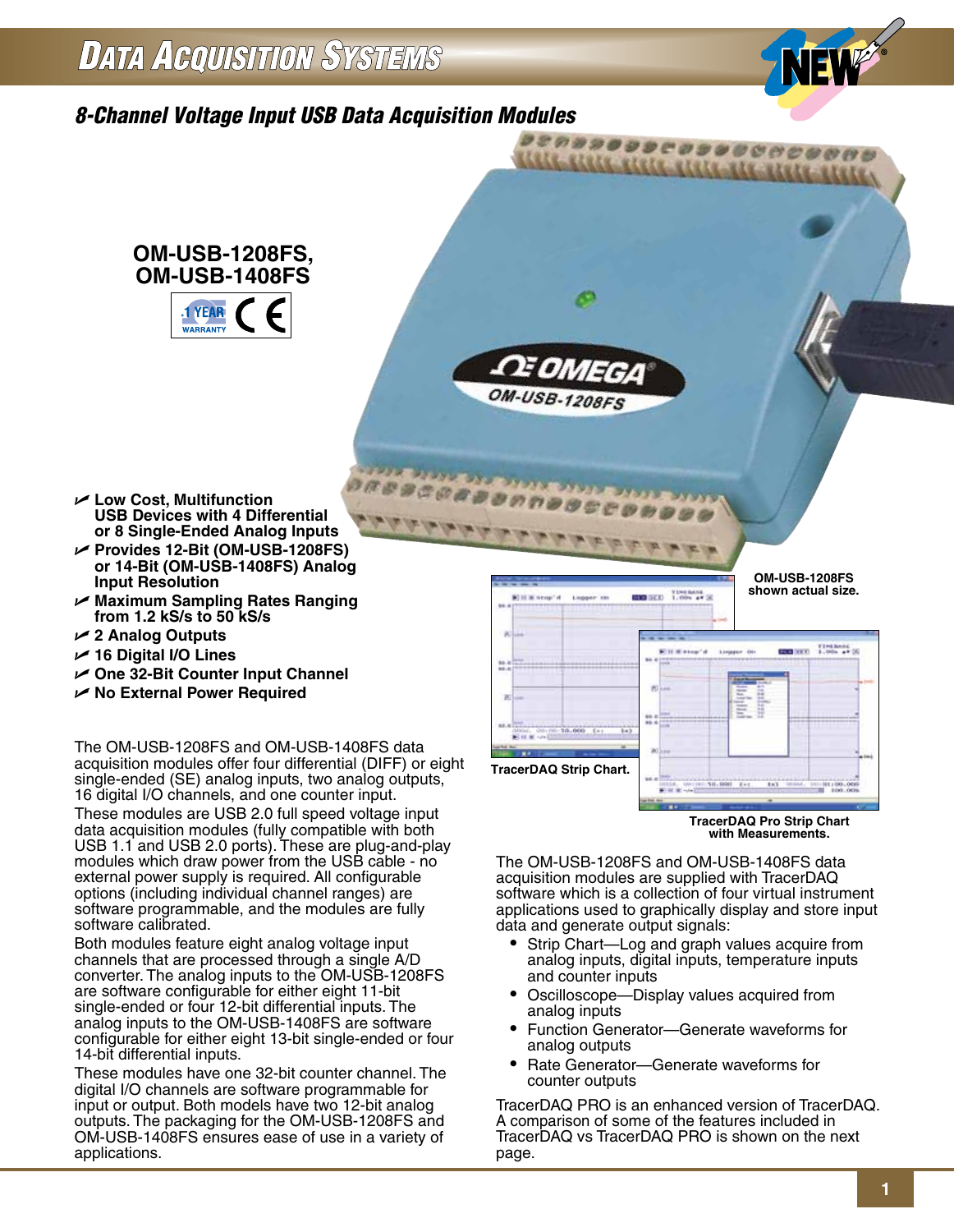#### **Strip Chart Features Comparison**

| əun vilarl                             |                                                                                                                                      |                      |  |
|----------------------------------------|--------------------------------------------------------------------------------------------------------------------------------------|----------------------|--|
| <b>Feature</b>                         | <b>TracerDAQ</b>                                                                                                                     | <b>TracerDAQ PRO</b> |  |
| <b>Channel Types</b>                   | Analog input, temperature input,<br>Analog input, temperature input,<br>digital input, event counter<br>digital input, event counter |                      |  |
| <b>Number of Channels</b>              | 8                                                                                                                                    | 48                   |  |
| <b>Number of Lanes</b>                 | 2                                                                                                                                    | 8                    |  |
| <b>Maximum Samples per Channel</b>     | 32,000                                                                                                                               | 1 million            |  |
| <b>Alarm Conditions</b>                | <b>No</b>                                                                                                                            | Yes                  |  |
| <b>Measurements Window</b>             | <b>No</b>                                                                                                                            | Yes                  |  |
| <b>Enter Annotations</b>               | <b>No</b>                                                                                                                            | Yes                  |  |
| <b>Software Triggering</b>             | No                                                                                                                                   | Yes                  |  |
| <b>Hardware Triggering</b>             | No                                                                                                                                   | Yes                  |  |
| <b>Time-of-Day Triggering</b>          | Yes<br>No                                                                                                                            |                      |  |
| <b>Linear Scaling</b>                  | Yes<br>No                                                                                                                            |                      |  |
| <b>Oscilloscope</b>                    |                                                                                                                                      |                      |  |
| <b>Feature</b>                         | <b>TracerDAQ</b>                                                                                                                     | <b>TracerDAQ PRO</b> |  |
| <b>Channel Type</b>                    | Analog input<br>Analog input                                                                                                         |                      |  |
| <b>Number of Channels</b>              | 2<br>4                                                                                                                               |                      |  |
| <b>Measurements Window</b>             | <b>No</b><br>Yes                                                                                                                     |                      |  |
| <b>Reference Channel</b><br>No.<br>Yes |                                                                                                                                      |                      |  |

### **Function Generator**

| anvuon acherator<br><b>Feature</b> | <b>TracerDAQ</b> | <b>TracerDAQ PRO</b>                                         |
|------------------------------------|------------------|--------------------------------------------------------------|
| <b>Channel Type</b>                | Analog output    | Analog output                                                |
| Number of Channels                 |                  | 16                                                           |
| <b>Waveform Types</b>              | Sine             | Sine, square, triangle, flat, pulse, ramp, random, arbitrary |
| <b>Duty Cycle</b>                  | No               | Yes                                                          |
| <b>Phase</b>                       | No.              | Yes                                                          |
| <b>Gate Ratio</b>                  | No               | Yes                                                          |
| <b>Rate Multiplier</b>             | No               | Yes                                                          |
| Sweep (Linear and Exponential)     | No.              | Yes                                                          |

**Math Channel No No Yes** 

### **Rate Generator**

| $\sim$              |                  |                      |  |  |
|---------------------|------------------|----------------------|--|--|
| Feature             | <b>TracerDAQ</b> | <b>TracerDAQ PRO</b> |  |  |
| <b>Channel Type</b> | Counter output   | Counter output       |  |  |
| Number of Channels  |                  | 20                   |  |  |

### **SOFTWARE**

OM-USB-1208FS and OM-USB-1408FS modules ship with an impressive array of software, including the new TracerDAQ®, a full-featured, out-of-the-box data logging, viewing, and analysis application. Driver support and detailed example programs are included for Universal Library programming libraries for Microsoft® Visual Studio<sup>®</sup> programming languages, and other languages, including DASYLab®, and ULx for NI LabVIEW® (comprehensive library of Vls and example programs compatible with 32-bit and 64-bit LabVIEW v8.5 through 2013) and InstaCal™ installation, calibration and test utility - powerful solutions for programmers and nonprogrammers alike. These modules operate under

Microsoft Windows® XP (32-bit only) and VISTA/7/8 (32-bit and 64-bit) operating systems.

### **ANALOG INPUT**

**OM-USB 1208FS:** These devices provide eight, 11-bit single-ended analog inputs or four, 12-bit differential analog inputs.

**OM-USB 1408FS:** These devices provide eight, 13-bit single-ended analog inputs or four, 14-bit differential analog inputs.

All devices support software selectable ranges that provide inputs from  $\pm$ 1V to  $\pm$ 20V in a differential configuration, and  $\pm 10V$  in a single-ended configuration.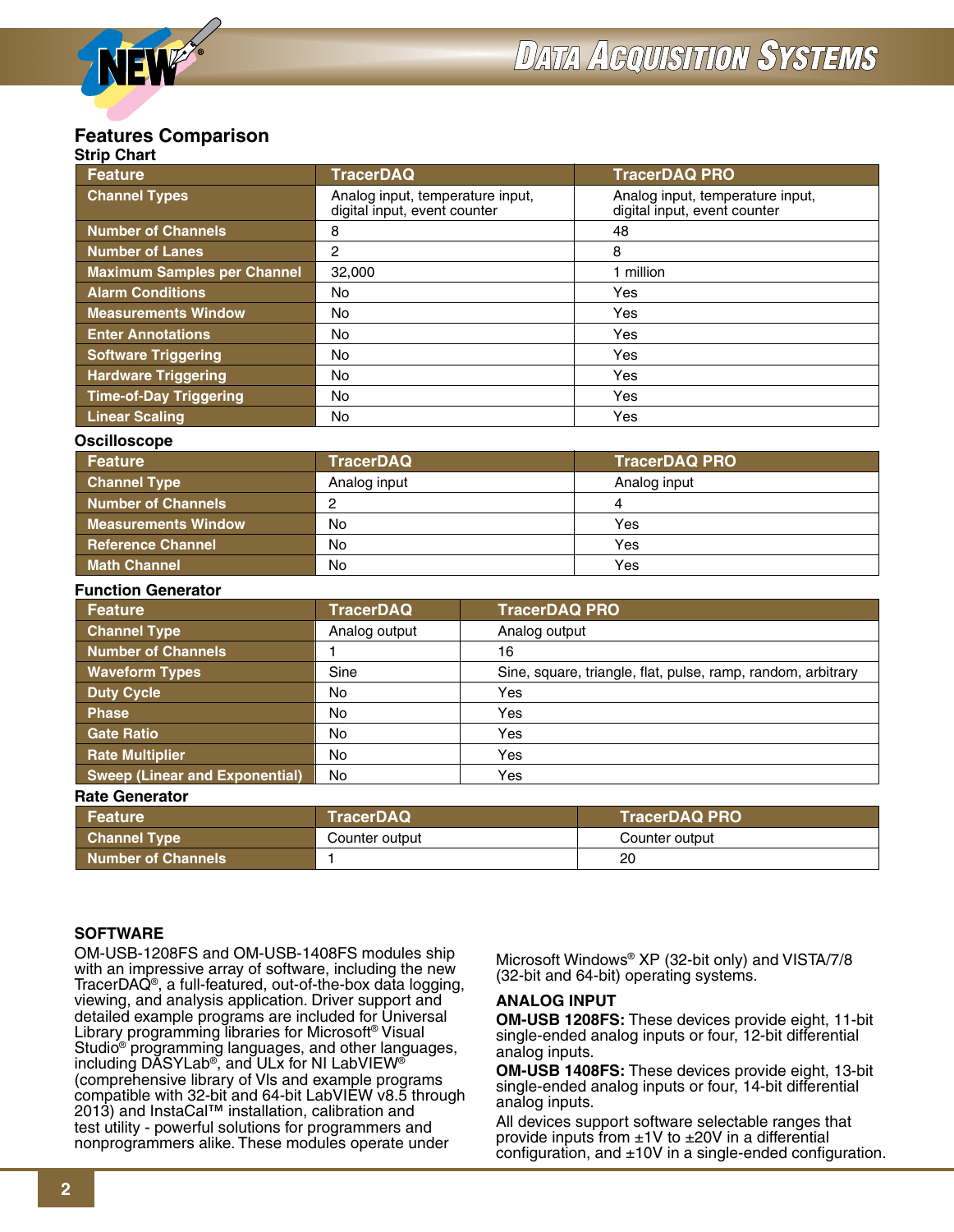

| OM-USB-1208FS/OM-USB-1408FS                                                                                     |             |             |  |                      |  |
|-----------------------------------------------------------------------------------------------------------------|-------------|-------------|--|----------------------|--|
| <b>Sampling Rate Analog Outputs</b><br><b>Model</b><br>Digital Output<br>Analog Inputs<br><b>Event Counters</b> |             |             |  |                      |  |
| <b>OM-USB-1208FS</b>                                                                                            | 8 SE/4 DIFF | 50 kS/s max |  | $\pm 6.0$ mA per Pin |  |
| <b>OM-USB-1408FS</b>                                                                                            | 8 SE/4 DIFF | 48 kS/s max |  | $\pm 6.0$ mA per Pin |  |

### **GENERAL INFORMATION**

**SAMPLING RATE:** When scanning continuously to computer memory (hardware-paced mode), the OM-USB-1208FS can sample at a maximum of 50 kS/s, and the OM-USB-1408FS can sample at a maximum of 48 kS/s.

### **CHANNEL-GAIN QUEUE**

The channel-gain queue feature lets you configure a list of channels and gains for each scan. Each channel can have a different gain setting. The gain settings are stored in a channel-gain queue list that is written to local memory on the device.

The OM-USB-1208FS and OM-USB-1408FS channelgain queue can contain up to 16 channels listed in any order.

### **ANALOG OUTPUT**

The maximum analog output update rate for all devices depends on several factors, including USB port speed. Both devices offer two 12-bit analog outputs with a range of 0V to 4.096V.

When updating continuously from computer memory (hardware-paced mode), one analog output updates at a maximum rate of 10 kS/s; two analog outputs update simultaneously at a maximum rate of 5 kS/s each.

### **DIGITAL I/O**

All devices provide 16 TTL-level digital I/O lines. Digital I/O can be programmed on each 8-bit port (Port A and Port B) for either input (default) or output.

### **EVENT COUNTER INPUT**

Each device supports one 32-bit TTL-level counter that accepts inputs up to 1 MHz.

### **SPECIFICATIONS**

### **ANALOG INPUT**

**A/D Converter Type:** Successive approximation **Channels:** 8 single-ended (SE) or 4 differential (DIFF), software programmable

**Input Common-Mode Voltage Range for Linear Operation:**

**SE Mode:** CHx to GND, ±10V max

**DIFF Mode:** CHx to GND, -10V min, 20V max

**Absolute Maximum Input Voltage:** CHx to GND, ±28V max

**Input Impedance:** 122 kΩ

**Ranges:** Software selectable on a per-channel basis **SE Mode:** ±10V

 **DIFF Mode:** ±20V, ±10V, ±5V, ±4V, ±2.5V, ±2.0V, ±1.25V, ±1.0V

**Throughput:** Maximum throughput scanning to computer memory depends on the computer being used.

**Software Paced:** 250 S/s typ, system-dependent

### **Hardware Paced:**

**OM-USB-1208FS:** 50 kS/s

**OM-USB-1408FS:** 48 kS/s

**Channel Gain Queue:** Up to 16 elements, softwareselectable channel and range

#### **Resolution:**

**OM-USB-1208FS:**

**DIFF:** 12 bits, no missing codes **SE:** 11 bits

**OM-USB-1408FS:**

**DIFF:** 14 bits, no missing codes **SE:** 13 bits

**CAL Accuracy (OM-USB-1208FS Only):**

 $CAL = 2.5 V, \pm 36.25 mV$  max

**Integral Linearity Error**

**OM-USB-1208FS:** ±1 least significant bit (LSB) typ **OM-USB-1408FS:** ±2 LSB typ

**Differential Linearity Error:** ±0.5 LSB typ

**Repeatability:** ±1 LSB typ

**CAL Current (OM-USB-1208FS Only):**

**Source:** 5 mA max

**Sink:** 20 μA min, 100 μA typ

**2.5VREF Accuracy (OM-USB 1408FS Only):**

±36.25 mV max

**2.5VREF Output Current (OM-USB 1408FS Only): Source:** 5 mA max

**Sink:** 20 μA min, 100 μA typ

**Trigger Source (Software-Selectable):**

**External Digital:** TRIG\_IN

**Clock Source:** Internal; External (SYNC), rising edge triggered

| <b>Analog Input Accuracy: OM-USB-1208FS</b> |                          |  |  |
|---------------------------------------------|--------------------------|--|--|
| <b>Accuracy (LSB)</b><br>Range              |                          |  |  |
|                                             | <b>Differential Mode</b> |  |  |
| ±20V                                        | 5.1                      |  |  |
| ±10V                                        | 6.1                      |  |  |
| ±5V                                         | 8.1                      |  |  |
| ±4V                                         | 9.1                      |  |  |
| ±2.5V                                       | 12.1                     |  |  |
| $+2V$                                       | 14.1                     |  |  |
| ±1.25V                                      | 20.1                     |  |  |
| ±1V                                         | 24.1                     |  |  |
|                                             | <b>Single-Ended Mode</b> |  |  |
| ±10V                                        | 4.0                      |  |  |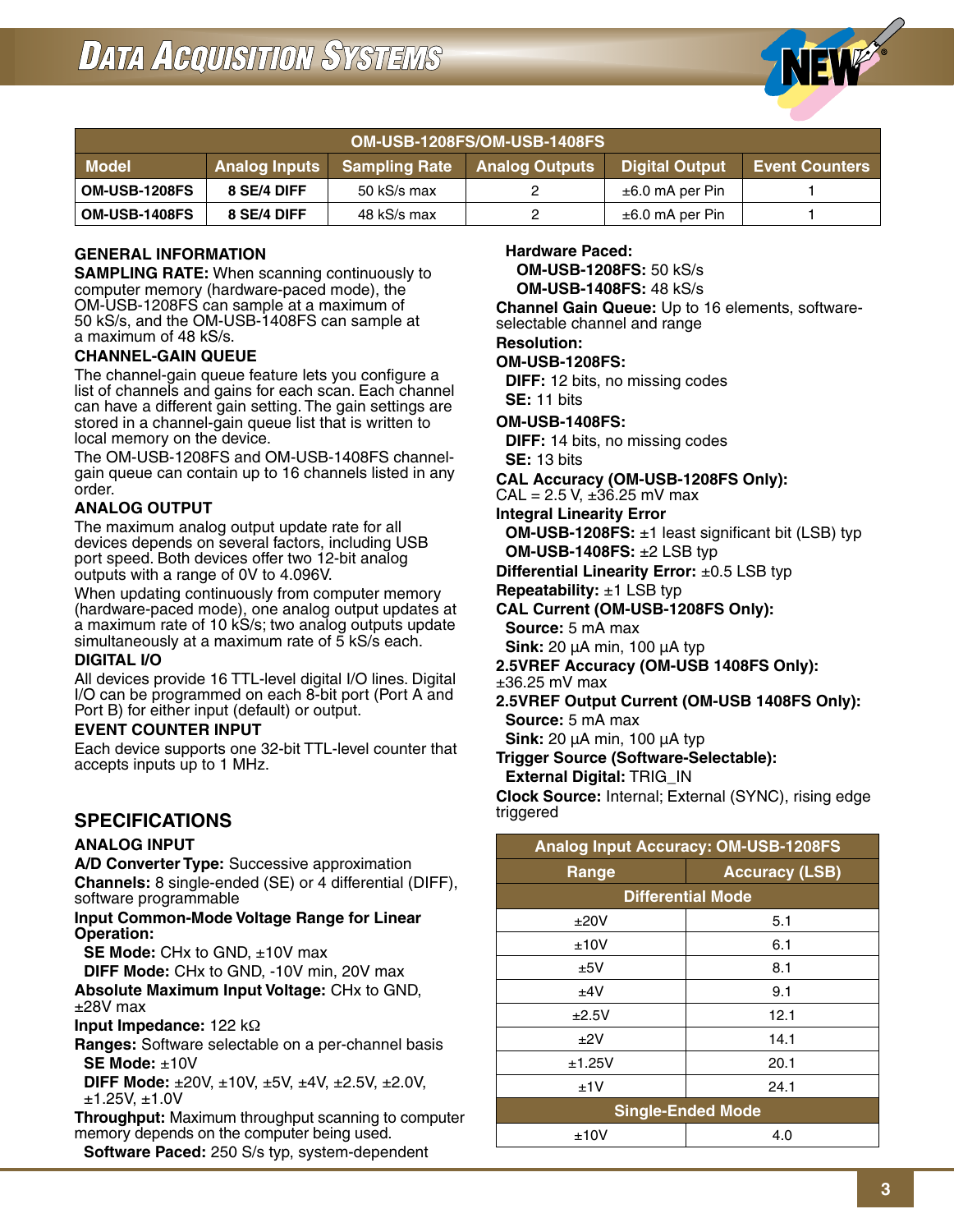

## **DATA ACQUISITION SYSTEMS**

**Analog Input Accuracy Components:**

| <b>Analog Input Accuracy: OM-USB-1408FS</b>                                                         |               |                |  |  |
|-----------------------------------------------------------------------------------------------------|---------------|----------------|--|--|
| <b>Absolute</b><br><b>Absolute Accuracy</b><br><b>Accuracy 25°C</b><br>0 to $50^{\circ}$ C<br>Range |               |                |  |  |
| <b>Differential Mode</b>                                                                            |               |                |  |  |
| ±20V                                                                                                | $±10.98$ mV   | $±49.08$ mV    |  |  |
| ±10V                                                                                                | $+7.32$ mV    | $\pm$ 33.42 mV |  |  |
| ±5V                                                                                                 | $\pm 3.66$ mV | $+20.76$ mV    |  |  |
| ±4V                                                                                                 | $\pm 2.92$ mV | $±19.02$ mV    |  |  |
| ±2.5V                                                                                               | $±1.83$ mV    | $+14.97$ mV    |  |  |
| $+2V$                                                                                               | $±1.70$ mV    | $±14.29$ mV    |  |  |
| ±1.25V                                                                                              | $±1.21$ mV    | $±12.18$ mV    |  |  |
| ±1V                                                                                                 | $±1.09$ mV    | $±11.63$ mV    |  |  |
| <b>Single-Ended Mode</b>                                                                            |               |                |  |  |
| ±10V                                                                                                | $±10.98$ mV   | $±49.08$ mV    |  |  |

| <b>Noise Performance: OM-USB-1208FS</b> |                                                                                               |      |  |
|-----------------------------------------|-----------------------------------------------------------------------------------------------|------|--|
| Range                                   | <b>Least Significant Bit-</b><br><b>Root Mean Square</b><br>(LSBRMS)<br><b>Typical Counts</b> |      |  |
|                                         | <b>Differential Mode</b>                                                                      |      |  |
| ±20V                                    | 2                                                                                             | 0.30 |  |
| ±10V                                    | 2                                                                                             | 0.30 |  |
| ±5V                                     | 3                                                                                             | 0.45 |  |
| ±4V                                     | 3                                                                                             | 0.45 |  |
| ±2.5V                                   | 4                                                                                             | 0.61 |  |
| ±2V                                     | 5                                                                                             | 0.76 |  |
| ±1.25V                                  | 7                                                                                             | 1.06 |  |
| ±1V                                     | 8                                                                                             | 1.21 |  |
| <b>Single-Ended Mode</b>                |                                                                                               |      |  |
| ±10V                                    | 2                                                                                             | 0.30 |  |

### **ANALOG OUTPUT**

**Number of Channels:** 2 **Output Range:** 0V to 4.096V, 1 mV per LSB **Resolution:** 12 bits, 1 in 4096 **Throughput:** Maximum throughput scanning to computer memory depends on the computer being used  **Software Paced:** 250 S/s single channel typ, system-dependent **Hardware Paced: Single Channel:** 10 kS/s  **Dual Channel:** 5 kS/s

| <b>OM-USB-1208FS</b> |                          |                                            |                       |                                                    |
|----------------------|--------------------------|--------------------------------------------|-----------------------|----------------------------------------------------|
| Range                | $%$ of<br><b>Reading</b> | <b>Gain Error</b><br>at Full<br>Scale (mV) | <b>Offset</b><br>(mV) | <b>Accuracy</b><br>at Full<br><b>Scale</b><br>(mV) |
|                      |                          | <b>Differential Mode</b>                   |                       |                                                    |
| ±20V                 | 0.2                      | 40                                         | 9.766                 | 49.766                                             |
| ±10V                 | 0.2                      | 20                                         | 9.766                 | 29.766                                             |
| ±5V                  | 0.2                      | 10                                         | 9.766                 | 19.766                                             |
| ±4V                  | 0.2                      | 8                                          | 9.766                 | 17.766                                             |
| ±2.5V                | 0.2                      | 5                                          | 9.766                 | 14.766                                             |
| ±2V                  | 0.2                      | 4                                          | 9.766                 | 13.766                                             |
| ±1.25V               | 0.2                      | 2.5                                        | 9.766                 | 12.266                                             |
| ±1V                  | 0.2                      | 2                                          | 9.766                 | 11.766                                             |
|                      | <b>Single-Ended Mode</b> |                                            |                       |                                                    |
| ±10V                 | 0.2                      | 20                                         | 19.531                | 39.531                                             |

| <b>Noise Performance: OM-USB-1408FS</b> |                          |                                                                      |  |
|-----------------------------------------|--------------------------|----------------------------------------------------------------------|--|
| Range                                   | <b>Typical Counts</b>    | <b>Least Significant Bit-</b><br><b>Root Mean Square</b><br>(LSBRMS) |  |
|                                         | <b>Differential Mode</b> |                                                                      |  |
| ±20V                                    | 8                        | 1.21                                                                 |  |
| ±10V                                    | 8                        | 1.21                                                                 |  |
| ±5V                                     | 9                        | 1.36                                                                 |  |
| ±4V                                     | 10                       | 1.51                                                                 |  |
| ±2.5V                                   | 12                       | 1.81                                                                 |  |
| $+2V$                                   | 14                       | 2.12                                                                 |  |
| ±1.25V                                  | 18                       | 2.72                                                                 |  |
| ±1V                                     | 22                       | 3.33                                                                 |  |
| <b>Single-Ended Mode</b>                |                          |                                                                      |  |
| ±10V                                    | 8.0                      | 1.21                                                                 |  |

### **Power On and Reset Voltage**

**OM-USB-1208FS:** Initializes to 000h code  **OM-USB-1408FS:** 0V, ±20 mV typ, initializes to 000h code **Output Drive (Each D/A OUT):** 15 mA **Slew Rate:** 0.8V/μs typ **Accuracy (All Values are ±):** 0V to 4.096V: 4.0 LSB typ, 45.0 LSB max **Analog Output Accuracy Components (All Values are ±):** 0V to 4.096V **% of FSR:** 0.1 typ, 0.9 max **Gain Error at Full Scale:** 4.0 mV typ, 36.0 mV max **Offset:** 1.0 mV typ, 9.0 mV max **Accuracy at Full Scale:** 4.0 mV typ, 45.0 mV max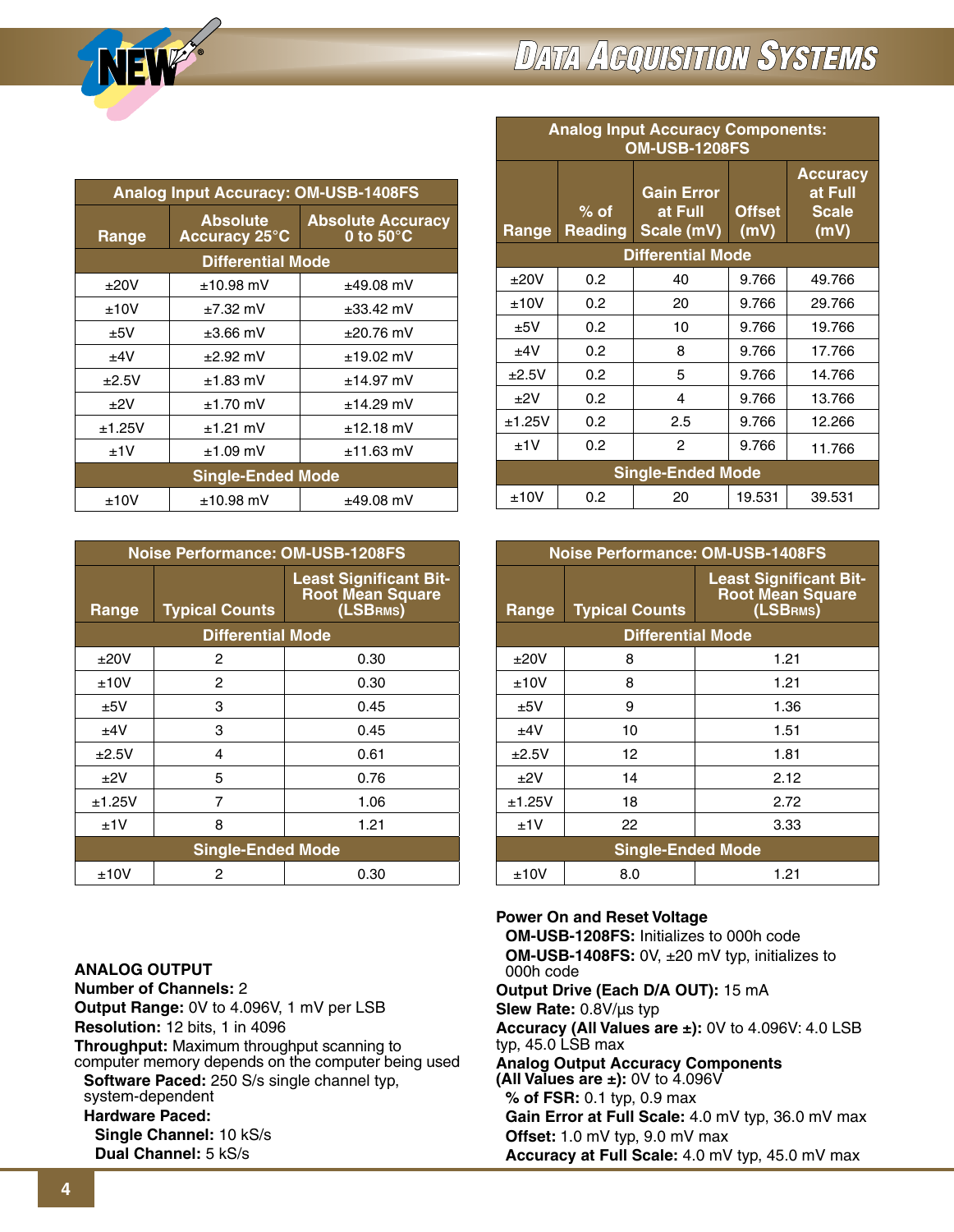## **DATA ACQUISITION SYSTEMS**



### **DIGITAL I/O**

**Digital Type:** CMOS **Number of I/O:** 16 (Port A0 through A7, Port B0 through B7)

### **Configuration:** 2 banks of 8

**Pull Up/Pull-Down Configuration:** All pins pulled up to 5V through 47 kΩ resistors (default); change to pulldown using internal user-configurable jumpers. **Input High Voltage:** 2.0V min, 5.5V absolute max **Input Low Voltage:** 0.8V max, -0.5V absolute min, 0V recommended min

**Output High Voltage (IOH = -6.0 mA):** 3.84V min **Output Low Voltage (IOL = 6.0 mA):** 0.33V max **Power On and Reset State:** Input

### **EXTERNAL TRIGGER**

**Trigger Source:** External digital, TRIG\_IN **Trigger Mode:** Edge sensitive; software-selectable for CMOS-compatible rising or falling edge

**Trigger Latency:** 10 μs max

**Trigger Pulse Width:** 1 μs min

**Input Type:** Schmitt trigger, 47 kΩ pull-down to ground **Schmitt Trigger Hysteresis:** 1.01V typ, 0.6V min, 1.5V max

**Input High Voltage Threshold:** 2.43V typ, 1.9V min, 3.1V max

**Input High Voltage Limit:** 5.5V absolute max **Input Low Voltage Threshold:** 1.42V typ, 1.0V min, 2.0V max

**Input Low Voltage Limit:** -0.5V absolute min, 0V recommended min

#### **EXTERNAL CLOCK INPUT/OUTPUT**

**Pin Name:** SYNC

**Pin Type:** Bidirectional

**Direction (Software-Selectable):**

 **Input (Default):** Receives A/D clock from external source; active on rising edge

**Output:** Outputs internal A/D clock; active on rising edge

**Input Clock Rate:**

**OM-USB-1208FS:** 50 kHz, max **OM-USB-1408FS:** 48 kHz, max

**Clock Pulse Width:**

**Input Mode:** 1 μs min

**Output Mode:** 5 μs min

**Input Type:** Schmitt trigger, 47 kΩ pull-down to ground **Schmitt Trigger Hysteresis:** 1.01V typ, 0.6V min, 1.5V max

**Input High Voltage Threshold:** 2.43V typ, 1.9V min, 3.1V max

**Input High Voltage Limit:** 5.5V absolute max **Input Low Voltage Threshold:** 1.42V typ, 1.0V min, 2.0V max

**Input Low Voltage Limit:** -0.5V absolute min, 0V recommended min

**Output High Voltage:** 4.4V min (IOH = –50 μA), 3.80V min  $(IOH = -8$  mA)

**Output Low Voltage:** 0.1V max (IOL = 50 μA),  $0.44V$  max (IOL =  $\overline{8}$  mA)